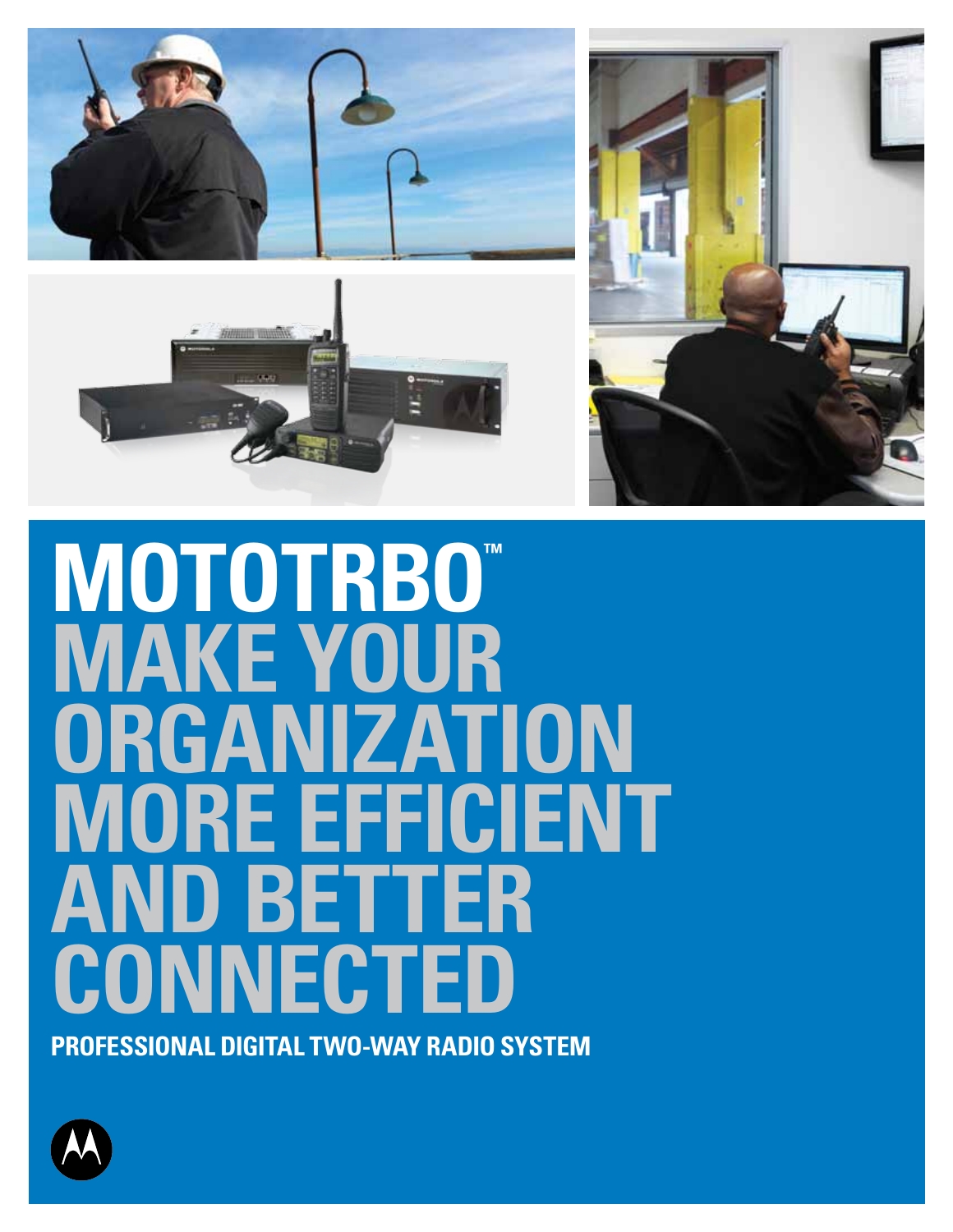# **ACCELERATE YOUR PERFORMANCE AND ADVANCE YOUR PRODUCTIVITY**

# **WHAT THEY NEED, WHEREVER THEY ARE**



Your people are on the job, in the field, on the factory floor, moving across campus or throughout the city. Whether they're moving freight or providing security, repairing roads or restoring power lines, you need to keep them all connected, everywhere they go.

How do you equip them with technology that is easy to use? Improve their performance and increase productivity? The answer is as simple, seamless and scalable as MOTOTRBO™.

Our robust, future-ready, standards-based solution is so flexible and versatile, it can be customized to fit your unique business, coverage and application needs. MOTOTRBO is the complete business-essential solution with portable radios, mobile radios, repeaters, accessories, data applications and services.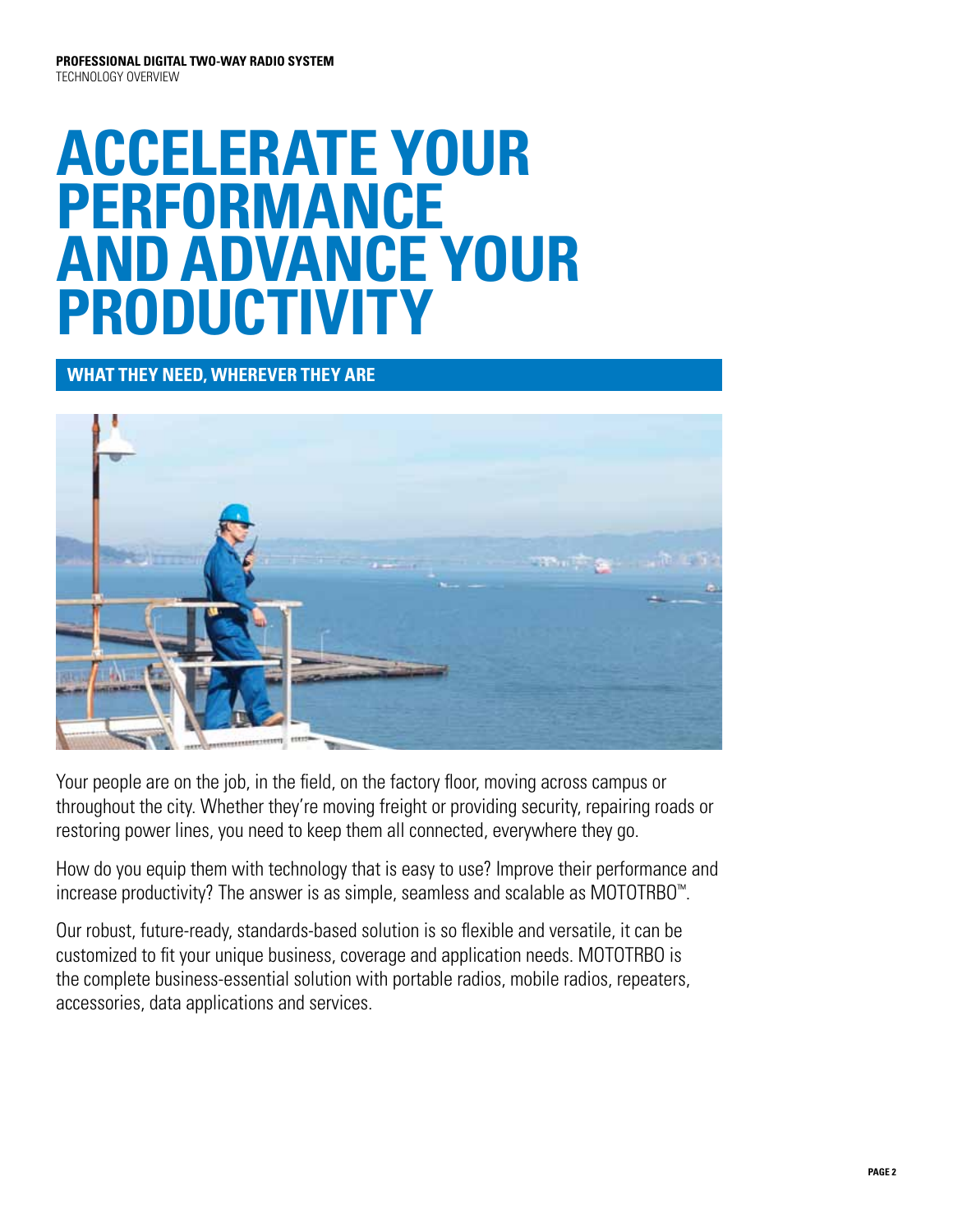# **ANALOG HAS HIT ITS LIMITS**

E

Digital opens up a world of possibilities including clearer audio, integrated voice and data on one device, applications such as text messaging, GPS location tracking, telephony, work order ticket management, dispatch and more. Expect 40% longer battery life and greater capacity than analog – twice the number of users for the price of one frequency license.

**NOTICE**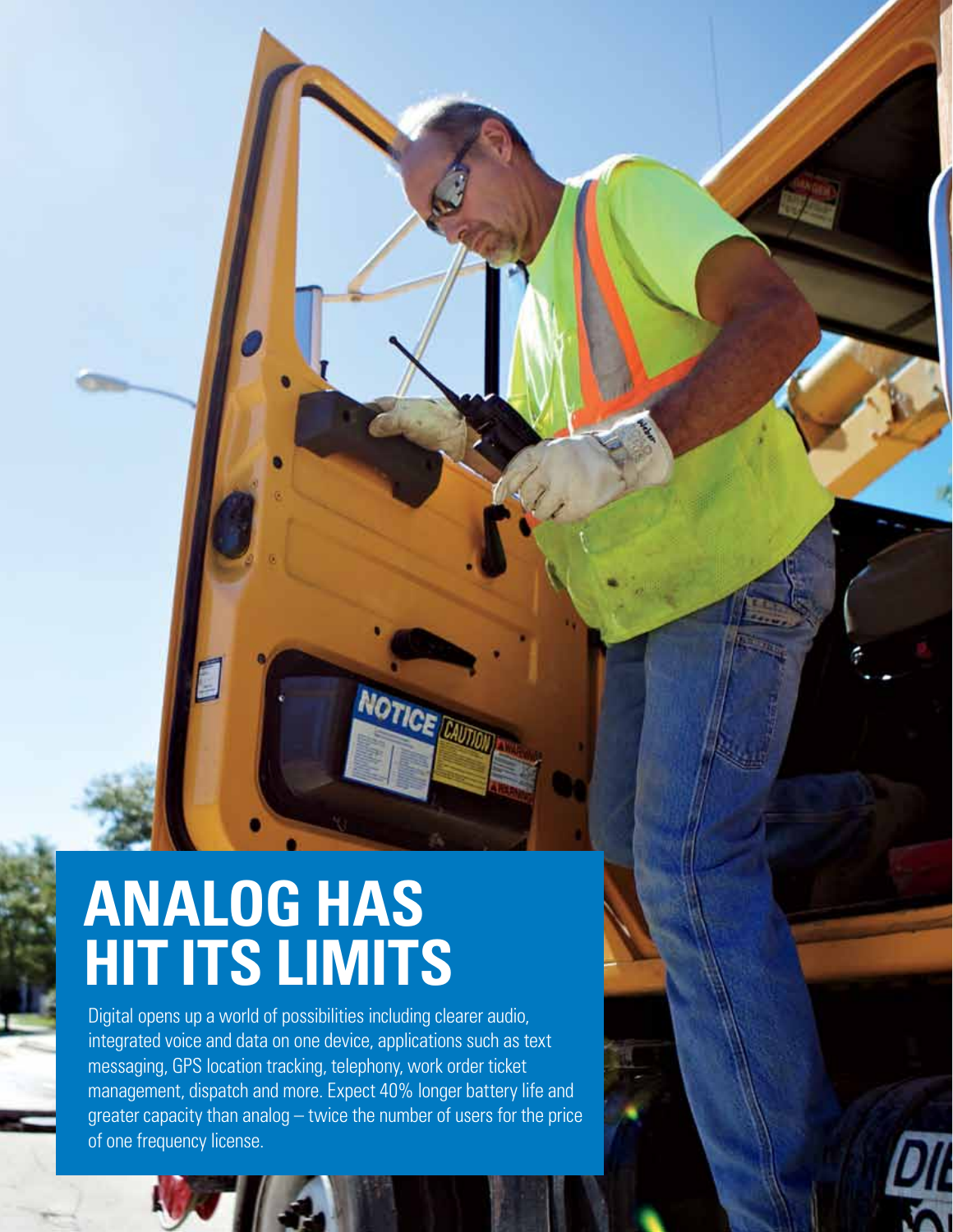# **TRANSFORM YOUR WORKPLACE WITH DIGITAL TECHNOLOGY**

Two-way radio has been a successful analog communication solution for generations. But in today's technologically advanced environment a new platform is at the forefront  $-$  a digital platform that breaks through to higher levels of performance and productivity and is revolutionizing the way mobile professionals communicate.



# **DIGITAL DELIVERS WHAT ANALOG CANNOT**

Analog has reached its limitations, whether it's issues with coverage or the inability to handle data. Digital technology opens up a world of possibilities, from exceptional audio clarity to integrated voice and data, that analog simply cannot deliver. With digital, you get:

#### **Clearer audio quality**

So messages are heard and understood without background noise or static.

#### **Voice and data on one device**

With integrated applications such as text messaging, GPSbased location tracking, work order ticket management , email gateways, dispatch consoles, network management, telephony integration and much more.

#### **Longer battery life**

Up to 40% longer than analog so it's ideal for extended work shifts where continuous communication is essential.

#### **Greater capacity**

Twice the number of users for the price of one frequency license.

# **TDMA GIVES YOU TWICE AS MUCH FOR LESS**

Today, there are two primary digital radio technologies – Time-Division Multiple-Access (TDMA) and Frequency-Division Multiple-Access (FDMA). While both offer significant benefits over analog, here's why TDMA is best:

#### **Double your capacity per channel with less than half the infrastructure**

TDMA divides your existing channels into two time slots so you can double the number of users on your system or use data applications in conjunction with voice communication. Two calls can occur simultaneously on the same repeater so a a second call does not require a second repeater. This lowers your costs because there's no need to purchase, install and maintain additional infrastructure equipment.

#### **Double your capacity without a hassle**

TDMA doubles your capacity because it provides two time slots on your existing licensed channels. There is no increased risk of interference and no need for new licenses – simply amend them to specify digital. Plus, TDMA is compatible with all legacy radios working on 12.5 kHz analog channels.

#### **Get long battery life for long work shifts**

Because TDMA uses only half of the transmitter's capacity, it extends battery life. This is invaluable during long work shifts or where data applications that enhance productivity require more power from your radio.

#### **Benefit from business-critical features**

TDMA makes smart control features like "transmit interrupt" possible. This interrupts lower priority communication so critical instructions can be delivered right when they're needed. And to help you maximize your infrastructure investment, TDMA transmits voice and data on the same channel.

#### **BE READY FOR THE FUTURE WITH THE RIGHT STANDARD**

MOTOTRBO™ complies with the globally-recognized European Telecommunications Standard Institute (ETSI) Digital Mobile Radio (DMR) Tier 2 standard for professional two-way radio users.

DMR is widely supported by the leading two-way manufacturers in the industry and the most widely deployed digital mobile radio technology worldwide. This open standard assures long-term sustainability and creates a community of manufacturers who build interchangeable equipment that can compete on features, benefits and price.

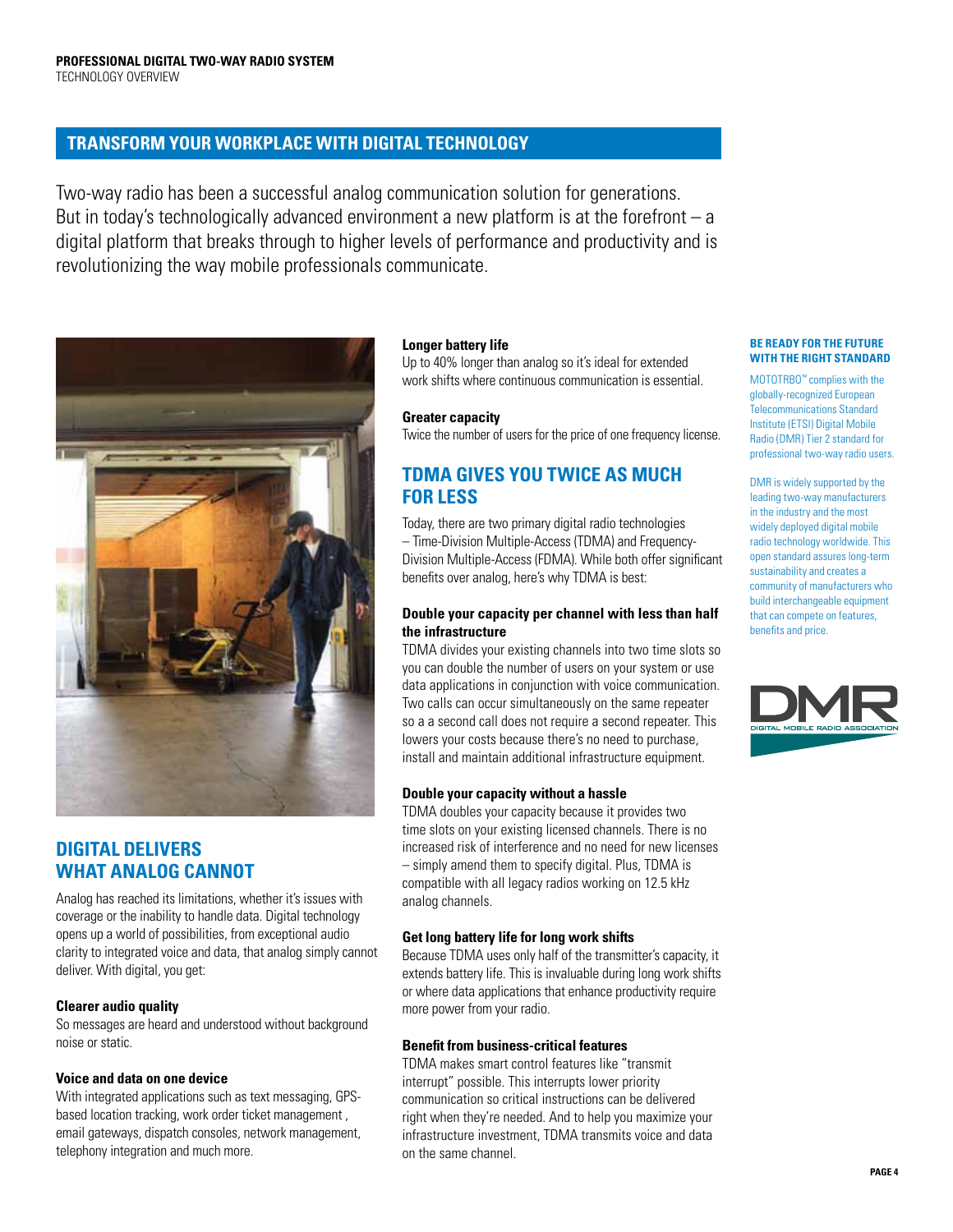# **KEEP THEM ALL CONNECTED**

Give your employees the information they need to be more efficient with the remarkable convenience of one device. Experience clear and reliable voice communication with background noise suppression, the flexibility of group or private calls, quick access to contacts with keypad shortcuts and communication with landline or mobile phone users via digital telephone interconnect. MOTOTRBO also supports data – including text messaging, GPS location tracking capability, dispatch and custom applications from Motorola's Application Developer Program such as work order ticket solutions, email gateways, man-down, network monitoring and more.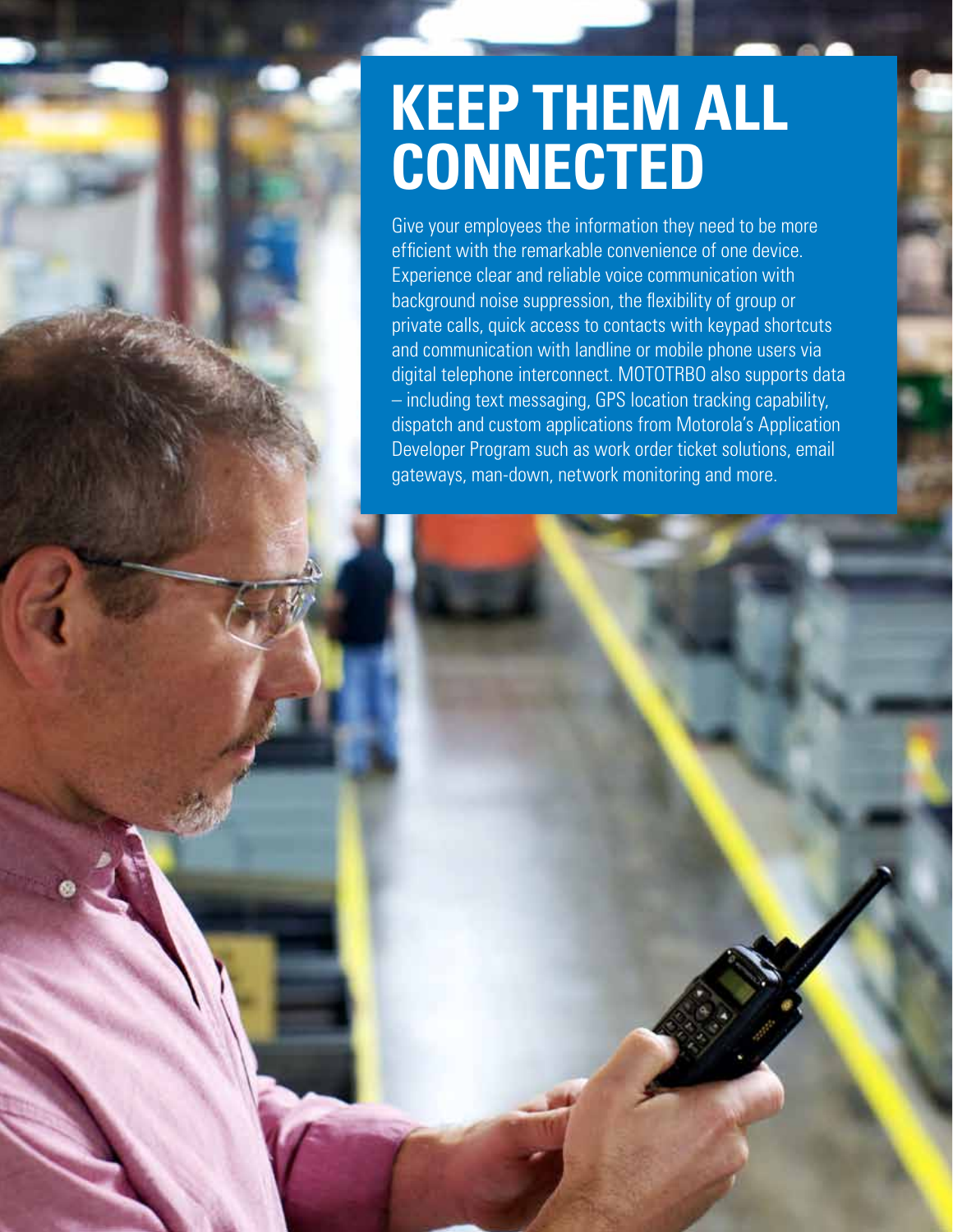### **PUT THE POSSIBILITIES OF DIGITAL DATA TO WORK**

#### **Get voice and data in one device**

MOTOTRBO™ supports both voice and data – including text messaging, GPS location tracking capability, and custom applications from Motorola's Application Developer Program such as telephony, dispatch, work order ticket solutions, email gateways, network monitoring, man-down and much more. So you can keep employees connected to the information they need to be more efficient, with the remarkable convenience of one device.

#### **Send text messages when voice isn't practical**

Make sure your employees can quickly and easily share information when voice communication isn't an option. Text messaging is ideal for sending messages that don't need an immediate response, or when voice conversation could be disrupting to guests, students, customers, or patients. MOTOTRBO streamlines communication with text messaging between radios, radios and dispatch systems and radios to any email-capable device.

### **STRENGTHEN YOUR BUSINESS WITH A SMARTER BUSINESS TOOL**

#### **High-powered performance**

By integrating voice and data into one device, you increase operating efficiency with business-essential applications like text messaging, GPS-based location tracking, work order ticket management, email gateways and more.

And when it comes to battery performance, MOTOTRBO digital radios operate 40 percent longer between recharges compared to analog. In fact, the leading-edge IMPRES™ technology in our batteries, chargers and audio accessories helps enable longer talk time and clearer audio.

#### **Added functionality**

MOTOTRBO offers added functionality, including dispatch capability with the MIP 5000 VoIP console, enhanced call signaling, basic and enhanced privacy-scrambling, option board expandability and compatibility with SCADA solutions for utility and public service monitoring and alarms. Plus digital telephone interconnect capability to enable communication between radios and landline or mobile phones as well as a transmit interrupt suite – with voice interrupt, emergency voice interrupt or data over voice interrupt – to prioritize critical communication the moment you need it.

#### **Track vehicles and people with integrated GPS**

MOTOTRBO radios have an integrated GPS module so you can track vehicles and people. Unlike other GPS-capable radios, the MOTOTRBO module is integrated into the handset so there's no clumsy equipment to attach, carry or maintain.

You can manage your mobile workforce more effectively and respond quickly to incidents by locating the nearest employees and dispatching them to the scene. The GPS module makes it easier to manage your fleet, make deliveries and drive routes expeditiously.

If you have a utility crew on repair or a dispatcher sending taxicabs across the city, the ability to see where your employees and vehicles are at a glance is invaluable. With GPS tracking, your response time is more efficient, your customer service is more effective, and your operation is far more productive.

#### **Migrate at your own pace**

Keeping operations running smoothly during a change in communication systems is vital to your business. It's easy to migrate to digital with MOTOTRBO because radios operate in analog and digital mode. You can use MOTOTRBO radios in analog mode with your existing analog system and begin migrating work teams over to digital mode – one talk group or department at a time – while still maintaining communication across your entire workforce.

The dynamic mixed mode repeater on MOTOTRBO streamlines automatic switching between analog and digital calls. This means you only need one repeater to operate both modes. So when your time and budget allows you can migrate to the benefits of digital technology at your own pace.

#### **Reliable durability**

MOTOTRBO meets the most demanding specs, including IP57 for water submersibility (portables) and U.S. Military 810 C, D, E and F. It's "intrinsically safe" when purchased and equipped with an FM/CSA certified battery, for use where flammable gas, vapors or combustible dust may be present. And it's backed by a two-year Standard Warranty, one-year Repair Service Advantage (US)/Extended Warranty (Canada) and minimum 1-year warranty for accessories.

#### **MOTOROLA'S APPLICATION DEVELOPER PROGRAM: BUILT FOR YOUR BUSINESS**

Powerful and flexible, MOTOTRBO is a businesscritical communication tool that adapts to your work force, your customers and your business.

With the industry's largest Application Developer Program, MOTOTRBO offers a wide array of data applications to expand your business communication beyond voice. What's more, you can work directly with third-party developers or your own IT staff to create customized applications designed for your unique needs.

#### **Keep business running smoothly with business applications:**

Location tracking to see vehicles and personnel at a glance

Work order tickets for faster customer response

Dispatch consoles for centralized communication

Email gateways to connect to email from your radio

Network monitoring to maximize system utilization

Man-down applications, so when workers can't call for help their radios will

Telephony for communication between radios and landline phones

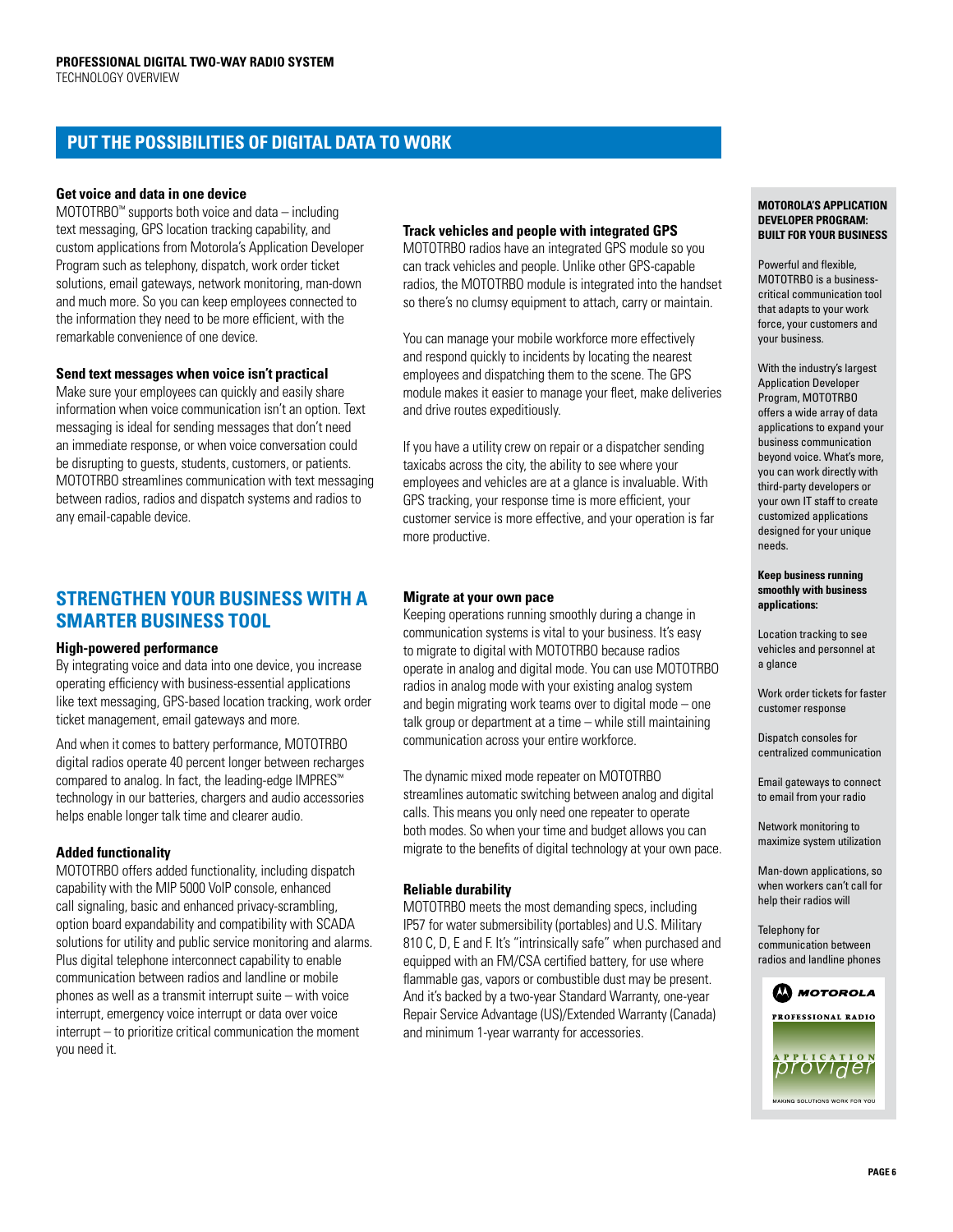# **Reach everyone, everywhere they go with MOTOTRBO**

Whether you want to increase the number of users on your system, extend coverage, connect workers in different locations or deliver voice and data without adding new frequencies, MOTOTRBO features a scalable communication solution that fits your facilities, your workforce and your objectives.

#### **MOTOTRBO SYSTEMS COMPARISON**

|                                      | <b>CONVENTIONAL</b>     | <b>IP SITE CONNECT</b>  | <b>CAPACITY PLUS TRUNKING</b>                  | <b>CONNECT PLUS TRUNKING</b> |
|--------------------------------------|-------------------------|-------------------------|------------------------------------------------|------------------------------|
| Number of Sites                      |                         | 15                      |                                                | 20                           |
| Number of Users*                     | 100                     | 100                     | up to 1200                                     | up to 2900 per site          |
| Voice & Data Capacity                | 2 talk paths            | 2 talk paths            | 12 talk paths plus 24<br>additional data paths | 29 talk paths per site       |
| Architecture                         | Conventional            | Conventional-based      | Conventional-based                             | Controller-based             |
| <b>Transmit Interrupt Capability</b> | ✓                       |                         |                                                |                              |
| <b>Priority Calling Capability</b>   |                         |                         |                                                | ✓                            |
| <b>Call Queuing Capability</b>       |                         |                         |                                                | J                            |
| <b>Dynamic Roaming Capability</b>    |                         | ✓                       |                                                | ✓                            |
| 3rd Party Data Applications          | $\checkmark$            | ✓                       | $\checkmark$                                   | ✓                            |
| <b>Frequency Bands</b>               | UHF, VHF, 800 / 900 MHz | UHF, VHF, 800 / 900 MHz | UHF, VHF, 800 / 900 MHz                        | UHF, VHF, 800 / 900 MHz      |

\*Actual results may vary depending on system configuration and usage.

- **Conventional** systems combine the best of two-way radio with digital technology to deliver integrated voice and data communication, increased capacity, enhanced features, exceptional voice quality and extended battery performance for your business.
- **IP Site Connect** is a digital solution that uses the Internet to extend the voice and data capabilities of MOTOTRBO. Use it to link up to 15 sites for communication among geographically dispersed locations, to create wide-area coverage or to enhance coverage at a single site with physical barriers.
- **Capacity Plus** is the single site digital trunking solution that maximizes the capacity of your MOTOTRBO system. Use it to enable a high volume of voice and data communication for over a thousand users at a single site, without adding new frequencies.
- **Connect Plus** is the scalable, multi site digital trunking solution that helps keep your mobile workforce connected. With this scalable, high capacity MOTOTRBO system, calls can be queued during busy times until an open channel is available, important users can be assigned priority status when the system is in high demand, and a wire-line console can be used for centralized dispatch.

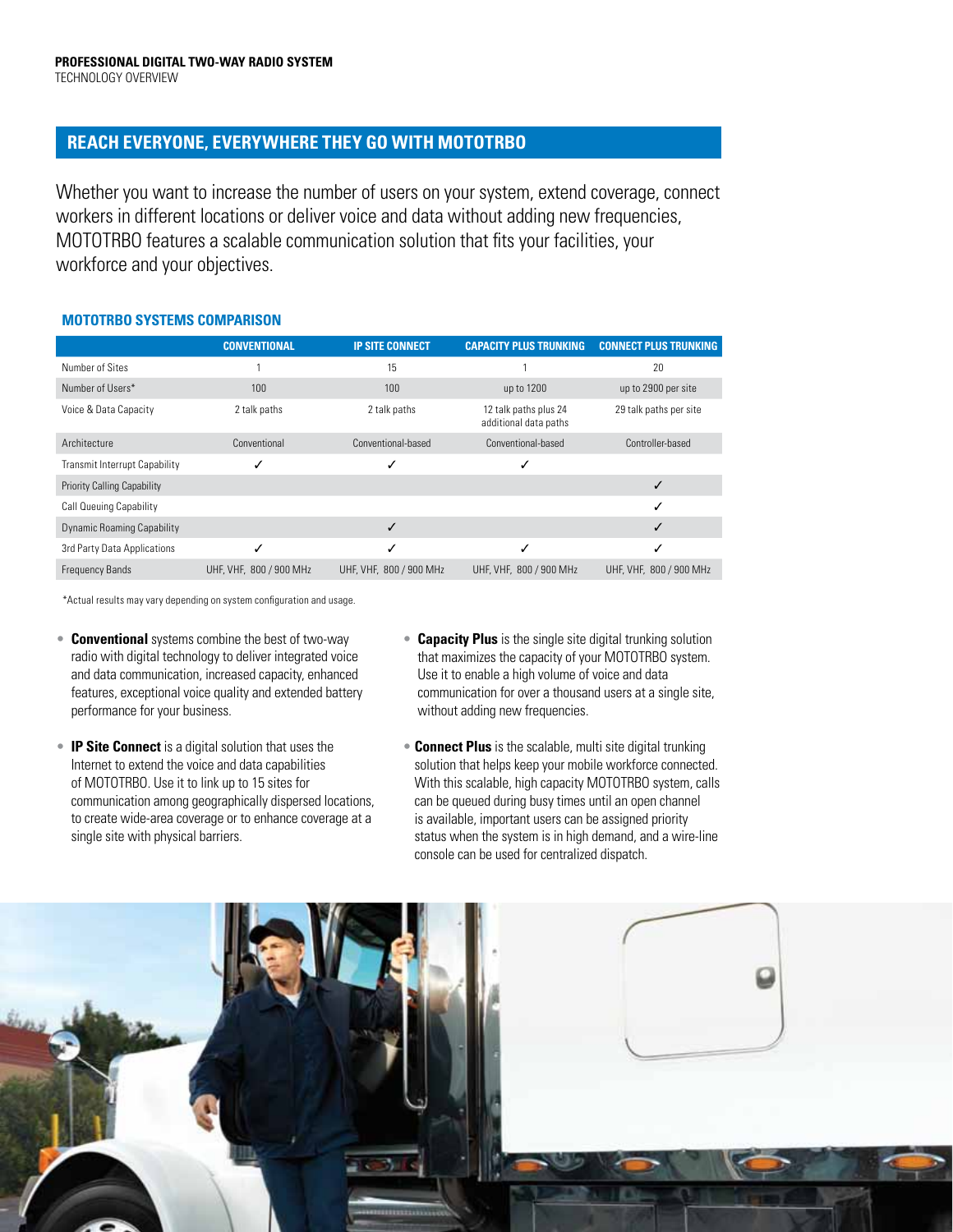# **XPR™ 6550 / XPR 6580 DISPLAY PORTABLE RADIO**

# **Features at-a-glance**

- **1** Flexible, menu-driven interface with user-friendly icons or two lines of text for ease of reading text messages\* and navigating through the menus.
- **2** Tri-color LED indicator for clear, visible feedback of calling, scanning, roaming and monitoring features.
- **3** Emergency button alerts supervisor or dispatcher in an emergency situation.
- **4** Accessory connector meets IP57 submersibility specifications and incorporates RF, USB and IMPRES™ audio capability.
- **5** Integrated GPS module enables the use of location-tracking data applications.\*
- **6** Large, easy-to-use navigation buttons allow easy access to intuitive menu-driven interfaces.
- **7** Radio housing meets IP57 specifications; submersible in 1 meter of fresh water up to 30 minutes. Offers intrinsically safe options for use in locations where flammable gas, vapors or combustible dust may be present.
- **8** Powerful, front projecting speaker.
- **9** Three side and two front programmable buttons for easy access to favorite features.
- **10** Large, textured push-to-talk button provides good tactile response and easy access, even when wearing gloves.
- **11** Up to 1,000 channels.

# **Additional Features**

• Enhanced call management

Digital calling features\*

 Encode/Decode: call alert, emergency, push-to-talk ID, radio check, remote monitor, private call, all call, transmit interrupt (voice interrupt, remote voice dekey, emergency voice interrupt or data over voice interrupt), radio disable

MDC 1200 analog calling features Encode/Decode: push-to-talk ID, emergency, call alert

Quik-Call II™ analog calling features Encode/Decode: call alert, call alert with voice, select call

- Dual-mode analog and/or digital scan and mixed mode priority scan\*– facilitates a smooth migration from analog to digital
- Optional Expansion Card for added capabilities
- 6.25e Compliant\*
- Basic or Enhanced privacy built-in scrambling for increased security\*
- Free-form and quick text messaging\*
- Contacts list accommodates up to 1,000 contacts
- Voice Activated Transmit (VOX) hands-free communication
- Operates in UHF, VHF or 800/900 MHz frequency bands



- Display Portable Digital/Analog Radio
- Antenna Standard whip with GPS
- IMPRES Li-Ion Submersible 2150 mAh Battery
- IMPRES Single Unit Charger
- 2.5" Belt Clip
- Dust Cover for Accessory Connector
- Built-In Expansion Card\* (XPR 6580 only)
- Two-year Standard Warranty plus one-year Repair Service Advantage (US only) / Extended Warranty (Canada only)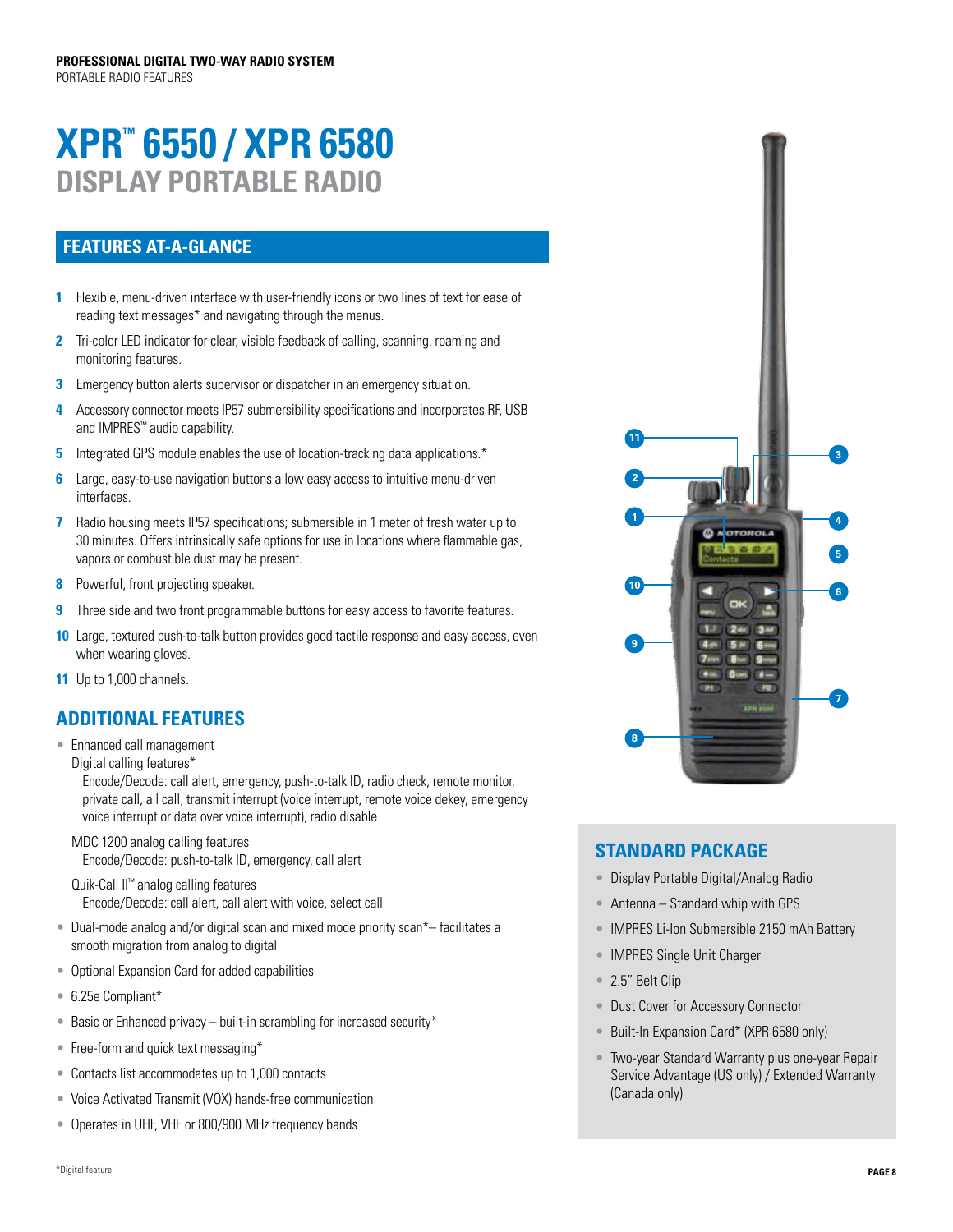# **XPR™ 6350 / XPR 6380 NON-DISPLAY PORTABLE RADIO**

# **Features at-a-glance**

- **1** Tri-color LED indicator for clear, visible feedback of calling, scanning, roaming and monitoring features.
- **2** Emergency button to alert supervisor or dispatcher in an emergency situation.
- **3** Accessory connector meets IP57 submersibility specifications and incorporates RF, USB and IMPRES™ audio capability.
- **4** Integrated GPS module enables the use of location-tracking data applications.\*
- **5** Radio housing meets IP57 specifications; submersible in 1 meter of fresh water up to 30 minutes. Offers intrinsically safe options for use in locations where flammable gas, vapors or combustible dust may be present.
- **6** Powerful, front projecting speaker.
- **7** Three side programmable buttons for easy access to favorite features.
- **8** Large, textured push-to-talk button provides good tactile response and easy access, even when wearing gloves.
- **9** 32 channels

# **Additional Features**

- Enhanced call management Digital calling features\* Encode/Decode: private call, call alert, all call, transmit interrupt (voice interrupt, remote voice dekey, emergency voice interrupt or data over voice interrupt) Encode only: emergency, push-to-talk ID Decode only: radio check, remote monitor, radio disable
	- MDC 1200 analog calling features Encode/Decode: call alert Encode only: push-to-talk ID, emergency
	- Quik-Call II™ analog calling features Encode/Decode: call alert, call alert with voice, select call
- Dual-mode analog and/or digital scan and mixed mode priority scan\*– facilitates a smooth migration from analog to digital
- Optional Expansion Card for added capabilities
- 6.25e Compliant\*
- Basic or Enhanced privacy built-in scrambling for increased security\*
- Send quick text messages via programmable buttons\*
- Voice Activated Transmit (VOX) hands-free communication
- Operates in UHF, VHF or 800/900 MHz frequency bands



- Non-Display Portable Digital/Analog Radio
- Antenna Standard whip with GPS
- IMPRES Li-Ion Submersible 2150 mAh Battery
- IMPRES Single Unit Charger
- 2.5" Belt Clip
- Built-In Expansion Card\* (XPR 6380 only)
- Two-year Standard Warranty plus one-year Repair Service Advantage (US only) / Extended Warranty (Canada only)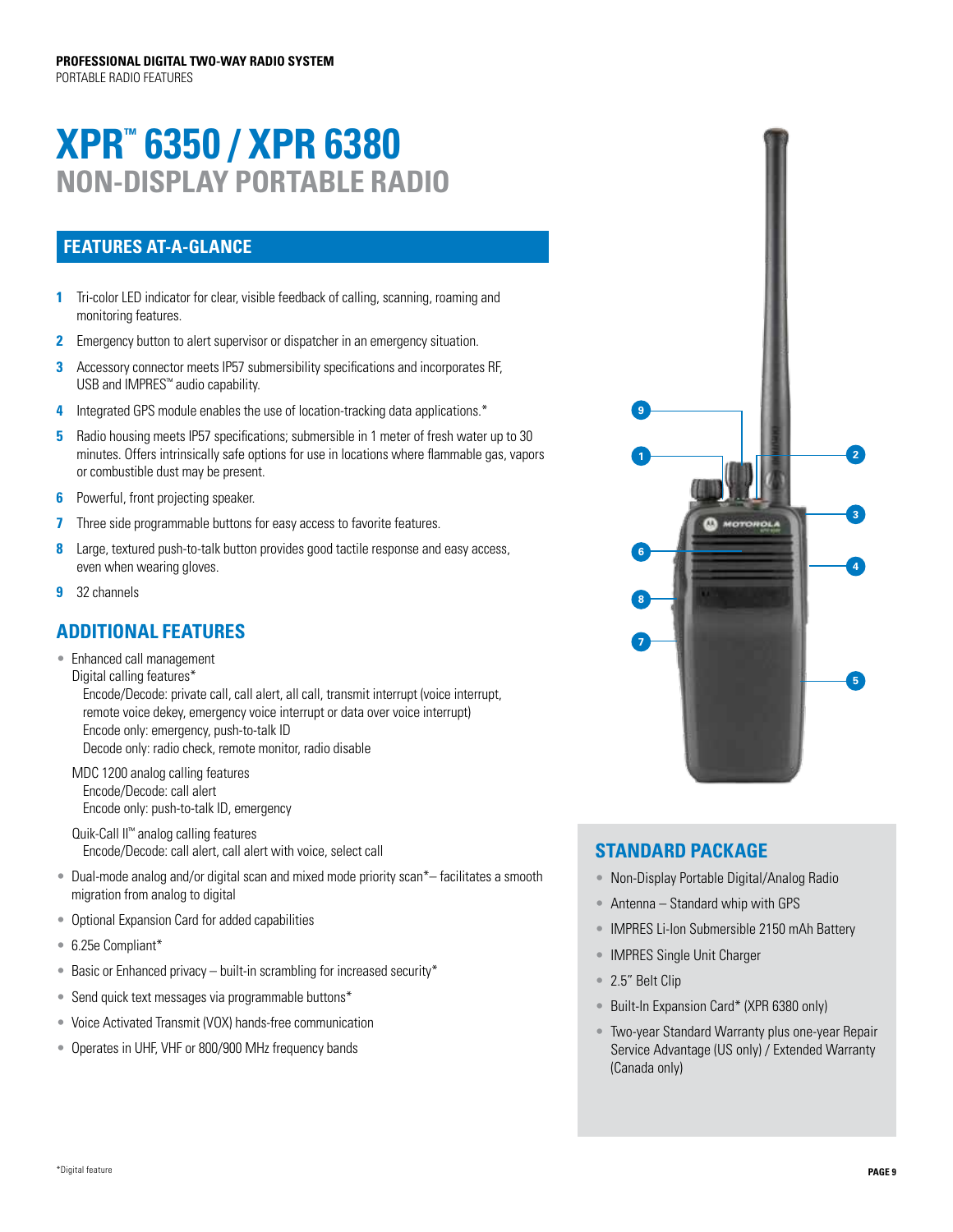# **XPR™ 4550 / XPR 4580 DISPLAY MOBILE RADIO**



# **Features at-a-glance**

- **1** Flexible, menu-driven interface with user-friendly icons or two lines of text for ease of reading text messages\* and navigating through the menus.
- **2** Multi-colored LED indicators for clear, visible feedback of calling, scanning, roaming and monitoring features.
- **3** Large, easy-to-use volume knob.
- **4** Integrated GPS module enables the use of location-tracking data applications.\*
- **5** Up to 1,000 channels.
- **6** Powerful, front-projecting speaker.
- **7** Large, easy-to-use navigation buttons allow easy access to intuitive, menu-driven interfaces.
- **8** Accessory connector supports USB and IMPRES™ audio capability.
- **9** Four programmable/replaceable buttons for easy access to frequently used features.
- **10** Compact and ergonomically friendly microphone.

# **Additional Features**

• Enhanced call management Digital calling features\*

 Encode/Decode: call alert, emergency, push-to-talk ID, radio check, remote monitor, private call, all call, transmit interrupt (voice interrupt, remote voice dekey, emergency voice interrupt or data over voice interrupt), radio disable

MDC 1200 analog calling features Encode/Decode: push-to-talk ID, emergency, call alert

Quik-Call II™ analog calling features Encode/Decode: call alert, call alert with voice, select call

- Dual-mode analog and/or digital scan and mixed mode priority scan\* – facilitates a smooth migration from analog to digital
- Optional Expansion Card for added capabilities
- 6.25e Compliant\*
- Basic or Enhanced privacy built-in scrambling for increased security\*
- Free-form (requires keypad microphone) and quick text messaging\*
- Remote mount control head kit for easier access and installation
- Operates in UHF, VHF or 800/900 MHz frequency bands

- Mobile Digital/Analog Radio with Display Control Head
- Compact Microphone
- **Mounting Trunnion**
- 10-Foot Power Cable
- Replacement Button Kit: monitor, scan, backlight, emergency, talkaround, text message, contacts
- Built-In Expansion Card\* (XPR 4580 only)
- Two-year Standard Warranty plus one-year Repair Service Advantage (US only) / Extended Warranty (Canada only)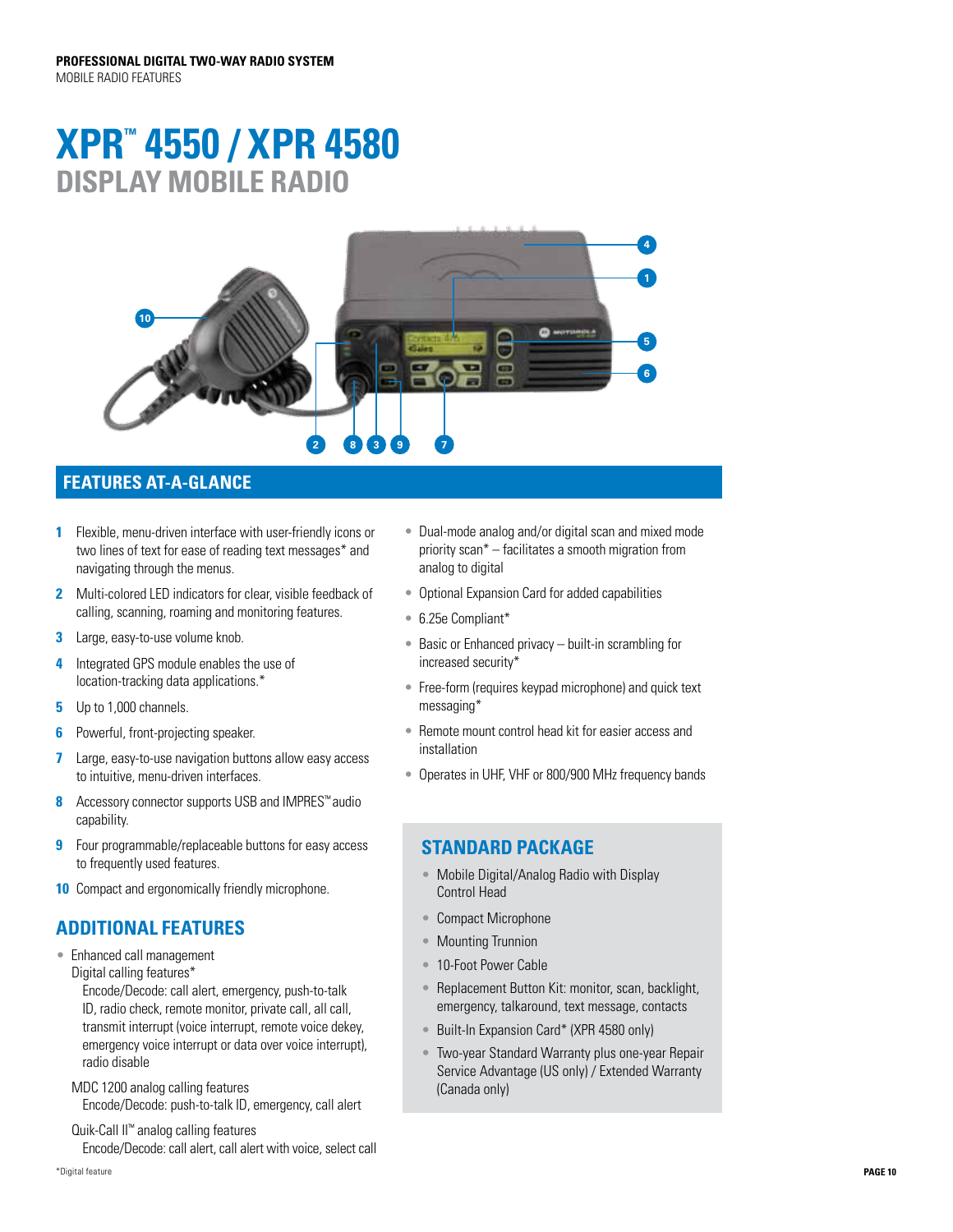# **XPR™ 4350 / XPR 4380 NUMERIC DISPLAY MOBILE RADIO**



# **Features at-a-glance**

- **1** 32 channels; channel number is easy to read on large. clear numeric two-digit display.
- **2** Multi-colored LED indicators for clear, visible feedback of calling, scanning, roaming and monitoring features.
- **3** Large, easy-to-use volume knob.
- **4** Integrated GPS module enables the use of location tracking data applications.\*
- **5** Large, easy-to-use channel navigation buttons.
- **6** Powerful, front-projecting speaker.
- **7** Accessory connector supports USB and IMPRES audio capability.
- **8** Two programmable/replaceable buttons for easy access to frequently used features.
- **9** Compact and ergonomically friendly microphone.

# **Additional Features**

- Enhanced call management Digital calling features\* Encode/Decode: call alert, private call, all call, transmit interrupt (voice interrupt, remote voice dekey, emergency voice interrupt or data over voice interrupt) Encode only: emergency, push-to-talk ID Decode only: radio check, remote monitor, radio disable
	- MDC 1200 analog calling features Encode/Decode: call alert Encode only: push-to-talk ID, emergency
	- Quik-Call II™ analog calling features Decode only: call alert, call alert with voice, select call
- Dual-mode analog and/or digital scan and mixed mode

priority scan\* – facilitates a smooth migration from analog to digital

- Optional Expansion Card for added capabilities
- 6.25e Compliant\*
- Basic or Enhanced privacy built-in scrambling for increased security\*
- Send quick text messages via programmable buttons\*
- Remote mount control head kit for easier access and installation
- Operates in UHF, VHF or 800/900 MHz frequency bands

- Mobile Digital/Analog Radio with Numeric Display Control Head
- Compact Microphone
- Mounting Trunnion
- 10-Foot Power Cable
- Replacement Button Kit: monitor, scan
- Built-In Expansion Card\* (XPR 4380 only)
- Two-year Standard Warranty plus one-year Repair Service Advantage (US only) / Extended Warranty (Canada only)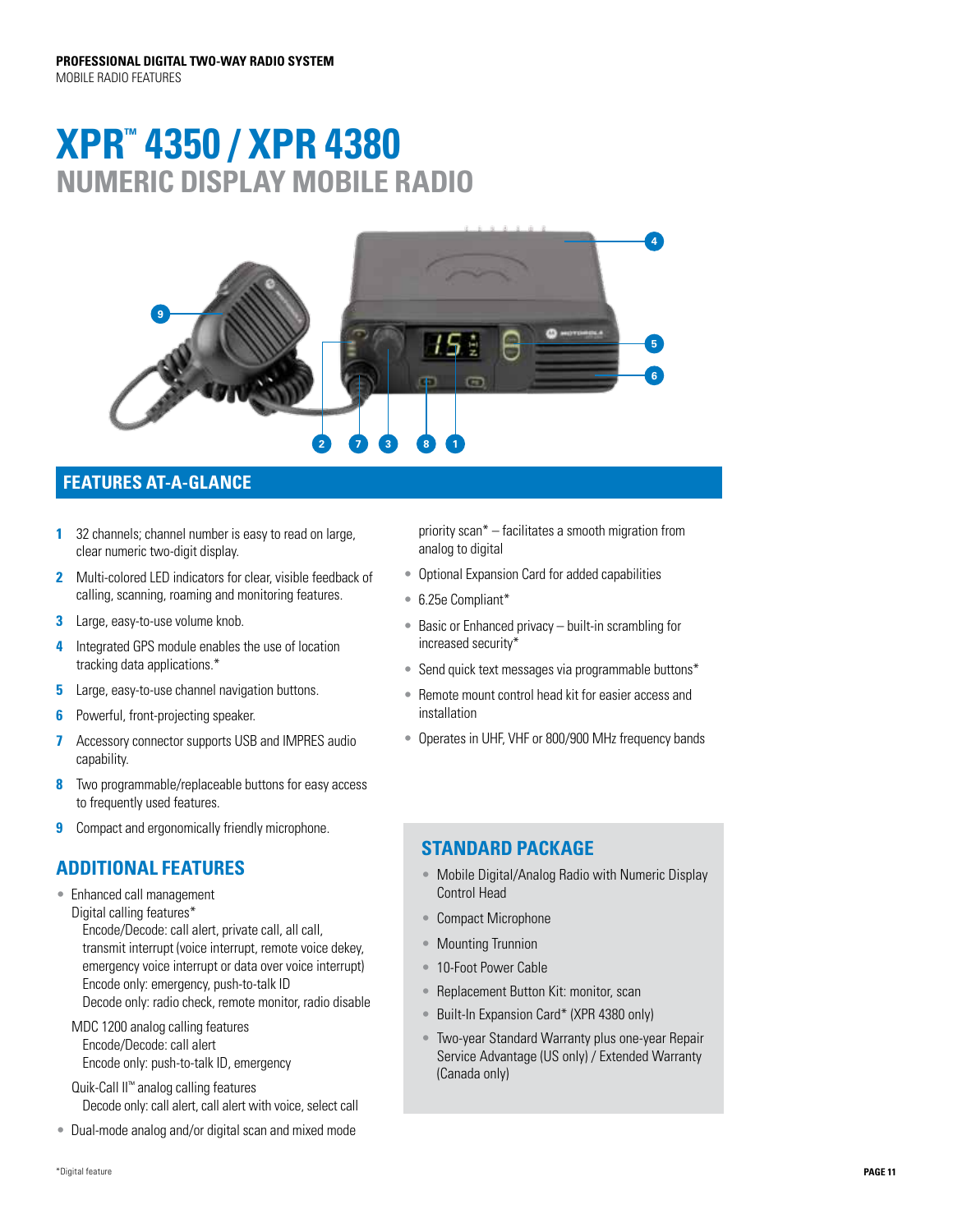# **XPR™ 8400 / XPR 8380 REPEATER**



# **Features at-a-glance**

- **1** 100% continuous duty at 40W/UHF, 45W/VHF and 35W/800 MHz.
- **2** Supports two simultaneous voice or data paths in digital TDMA mode.
- **3** Integrated power supply with connector for optional external DC battery backup.
- **4** Operates in analog or digital mode bright, clear, colored LEDs indicate mode.
- **5** LEDs clearly indicate transmit and receive modes in both channel slots.
- **6** Rack- or wall-mountable compatible with desktop housing as well.
- **7** Sturdy handles make installation and handling easier.

#### **Additional Features**

- Automated battery back-up (battery sold separately)
- Operates in UHF, VHF or 800/900 MHz frequency bands
- 6.25e Compliant\*
- Dynamic mixed mode capability allows for automatic switching between analog and digital conventional modes
- Repeater diagnostic and control software provides remote or local site monitoring
- IP repeater programming uses Internet Protocol (IP) at a central location to complete programming changes and upgrades on remotely located repeaters

- Repeater
- 120V AC Power Cord
- Two-year Standard Warranty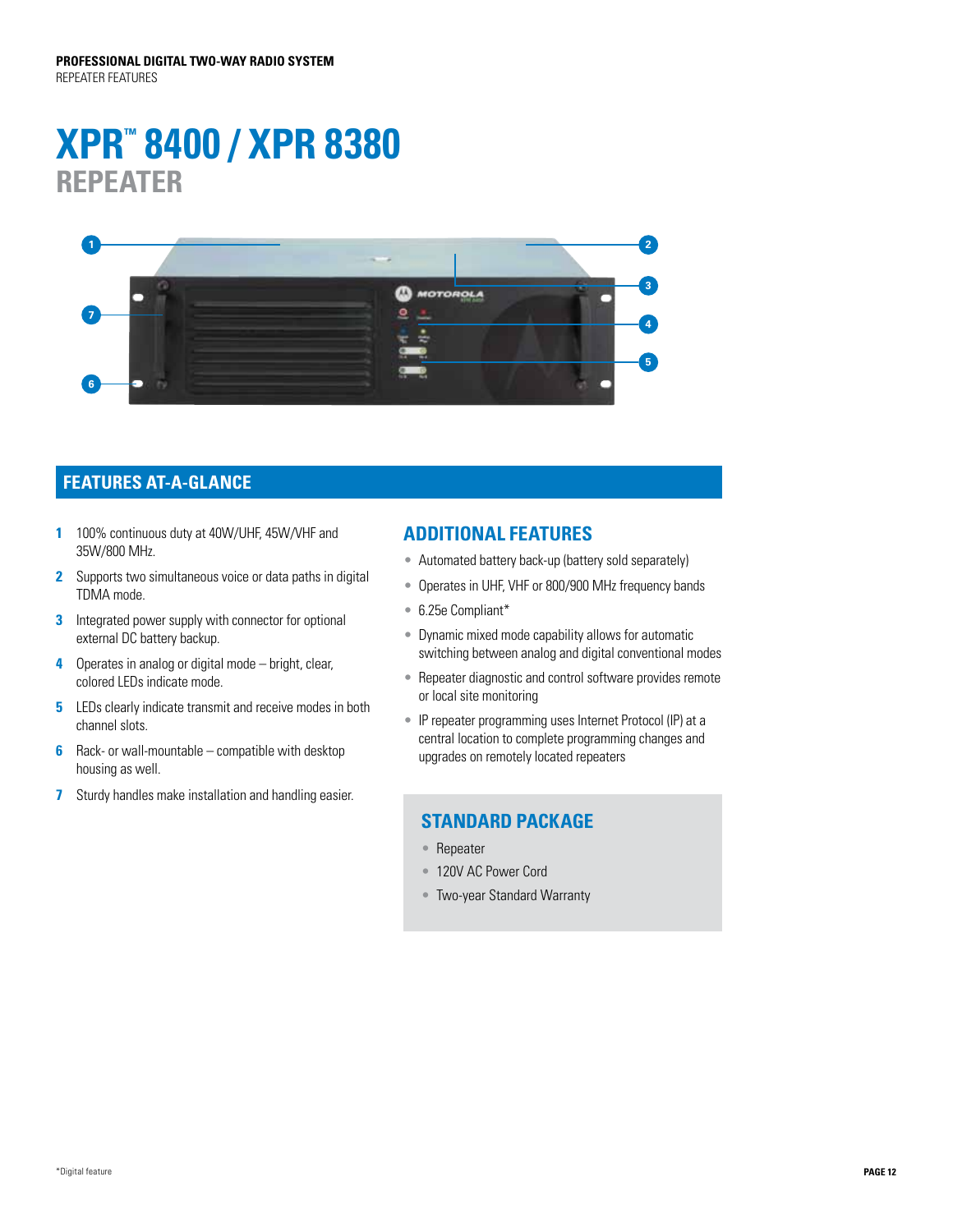# **MTR3000 BASE STATION / REPEATER**



# **Features at-a-glance**

- **1** 100% continuous duty cycle (Integrated 100W Power Amp)
- **2** Supports two simultaneous voice or data paths in digital TDMA mode with 16 channels\*
- **3** Integrated AC /DC power supply
- **4** Operates in analog or digital mode
- **5** LEDs clearly indicate transmit and receive modes and overall station status
- **6** Rack-or-cabinet mountable
- **7** Front access speaker port for serviceability ease
- **8** Front access microphone port for routine service
- **9** Standard USB port for station configuration

# **Additional Features**

- Convenient access to station ports, shortening installation and maintenance time
- 12.5 or 25 kHz programmable channel spacing
- 6.25e Compliant\*
- Integrated 100W Power Amplifier and AC /DC Power Supply minimizes cabling, rack space, expense, and overall complexity
- Software based design simplifies feature upgrades
- Power supply functions over a wide range of voltages
- Automated battery back up (charger sold separately)
- Restriction of Hazardous Substances (RoHS) compliant
- Operates in UHF, VHF or 800/900 MHz frequency bands
- Repeater diagnostic and control software provides remote or local site monitoring
- Dynamic mixed mode capability allows for automatic switching between analog and digital conventional modes
- IP repeater programming uses Internet Protocol (IP) at a central location to complete programming changes and upgrades on remotely located repeaters

# **Standard Package**

- MTR3000 Base Station / Repeater
- AC Power Cord
- MOTOTRBO Repeater Installation Guide
- Two-year Standard Warranty

### **MTR2000 UPGRADE**

For systems currently using the high power MTR2000 base station/repeater, a simple MTR3000 upgrade kit is available so the station can operate in a MOTOTRBO system while allowing you to leverage your current investment.

# **MTR2000 standard package**

- Upgrade hardware with pre-loaded software
- MOTOTRBO Quick Start Guide
- MOTOTRBO Installation & User Guide
- Two-year Standard Warranty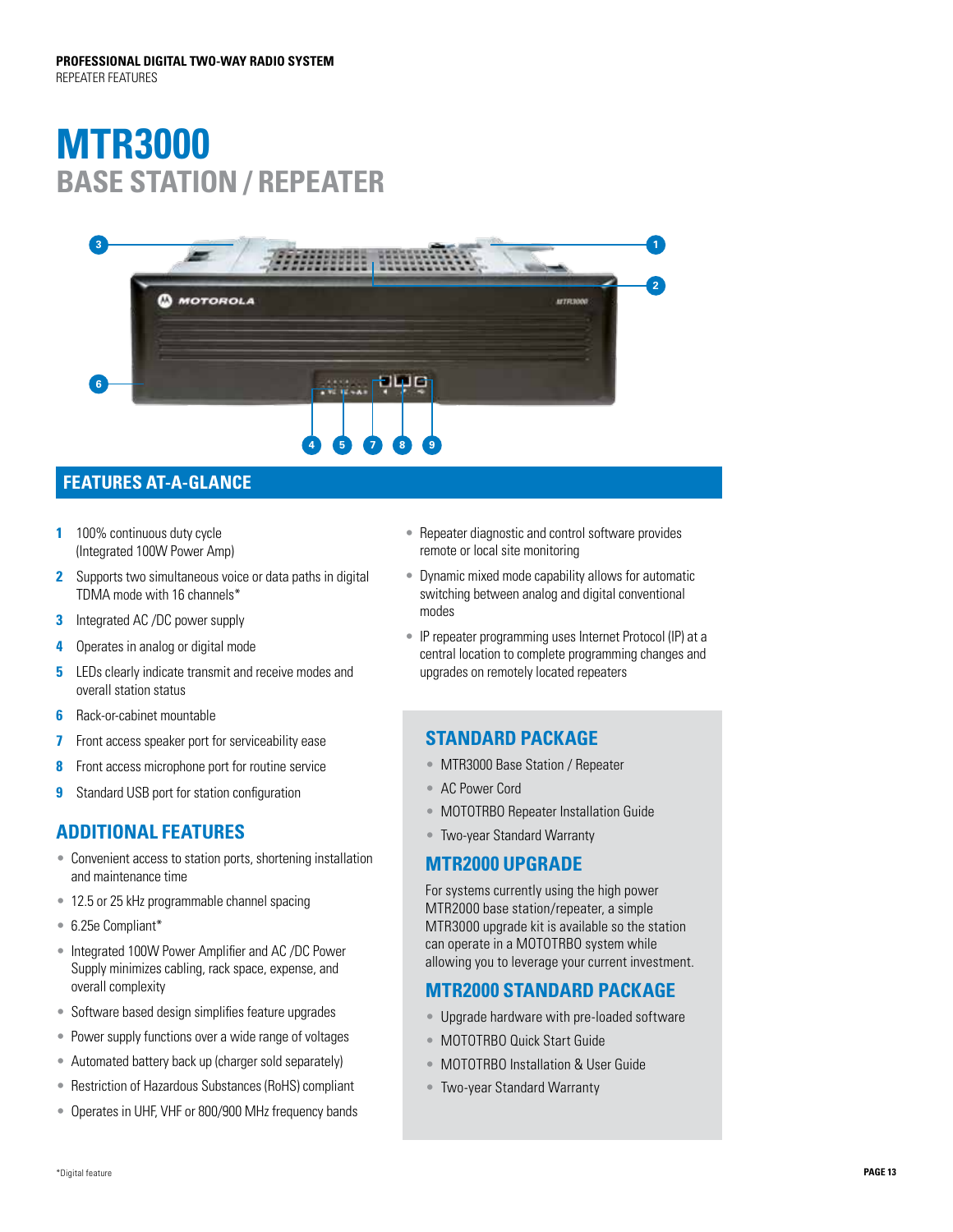# **XRC 9000 TRUNKING CONTROLLER**



# **Features at-a-glance**

- Manages the site resources on Connect Plus digital trunking systems.
- Provides central call processing and real-time resource management.
- Handles up to 29 voice and data talk paths (2,900 users) per site.
- Supports single or multi-site Connect Plus digital trunking configurations
- Designed as an Internet Protocol (IP) device to provide flexible site connectivity.

# **EXCEPTIONAL CONTROL**

#### **Easily manage complex voice and data**

**communication:** Choose to use the MOTOTRBO™ XRC 9000 Trunking Controller to operate the site resources on Connect Plus digital trunking systems. It can handle up to 29 voice and data talk paths per site (2900 users) and 20 sites on a multi-site trunking system.

**Expandable, adaptable and flexible:** The MOTOTRBO XRC 9000 supports single or multi-site Connect Plus digital trunking configurations. A powerful multiprocessor

computer provides central call processing and real-time resource management for Connect Plus digital trunking systems. And the computer is designed as an Internet Protocol (IP) device to provide flexible site connectivity.

- Enables calls to be queued during high traffic times and sends an automatic notification when an open channel becomes available.
- Enables priority status to be assigned to select users for fast access when the system is in high demand.

# **Standard Package**

- Controller
- 120 VAC Power Cable
- 3 Ft. Ethernet Cable
- 19" Rack Mounting Kit

# **SUPERIOR CALL TRAFFIC MANAGEMENT**

**Get calls through even when volume is high:** During busy times, calls are placed in a queue. When an open channel is available, the user receives an automatic call back tone to tell them they can now complete their call. You can also choose to assign important users like managers or security a priority status so they have fast access when the system is in high demand.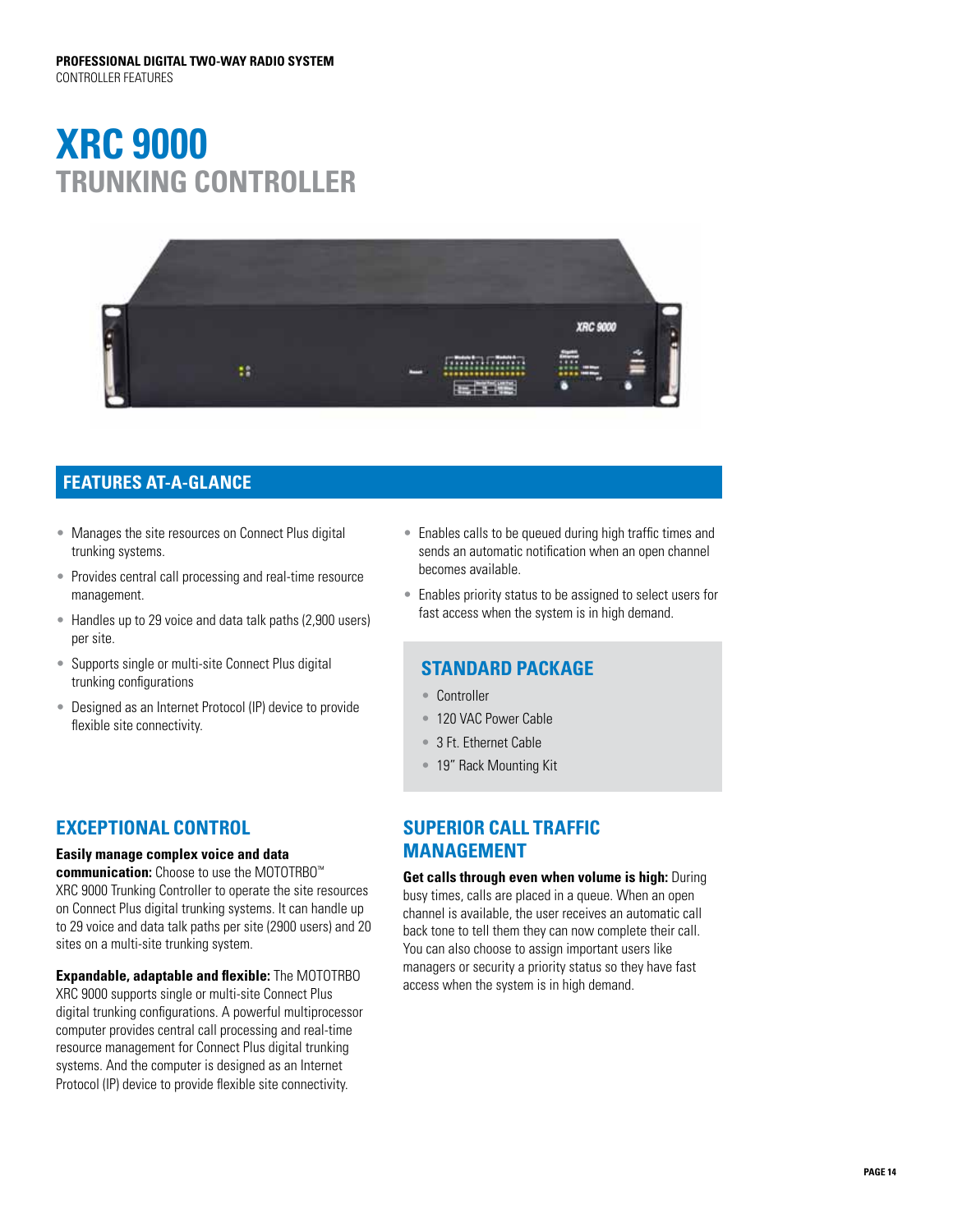### **KEEP YOUR TECHNOLOGY IN TOP CONDITION**

Managing in-house repairs and maintenance of your radios takes a dedicated staff of technicians and an ongoing investment in diagnostic equipment, repair tools and technical training to keep up to speed on the latest technology.

We've made that investment for you so you can easily and cost-effectively keep radios in top operating condition. Subscriber repair services help you budget for repairs and prevent unexpected costs.

### **SUBSCRIBER REPAIR SERVICES**

Repair Service Advantage (RSA ) and Repair Service Advantage Comprehensive (RSA Comprehensive) repairs receive priority service and meet committed cycle times.

#### **Repair Service Advantage (RSA)**

This post-warranty service extends the service coverage of your Motorola portable or mobile subscriber radios. RSA can be purchased as an option with new radios and is available in 1, 2 or 3-year increments. (U.S. only)

#### **Repair Service Advantage**

Comprehensive (RSA Comprehensive) We design our portable and mobile radios to take a lot of abuse. But even the best radios are subject to "above and beyond" wear and tear. That's why we've introduced RSA Comprehensive.

RSA Comprehensive offers all the protection of a standard RSA support plan with even more coverage. This includes chemical, liquid and other physical damage to your portable and mobile subscriber radios. RSA Comprehensive is available as an option to your radio purchase for 3 years of coverage. (U.S. only, not available on repeaters)

#### **Extended Warranty**

In addition to our 2-year standard warranty, Extended Warranty is available for a total of 3 or 5 years of coverage. (Canada only)

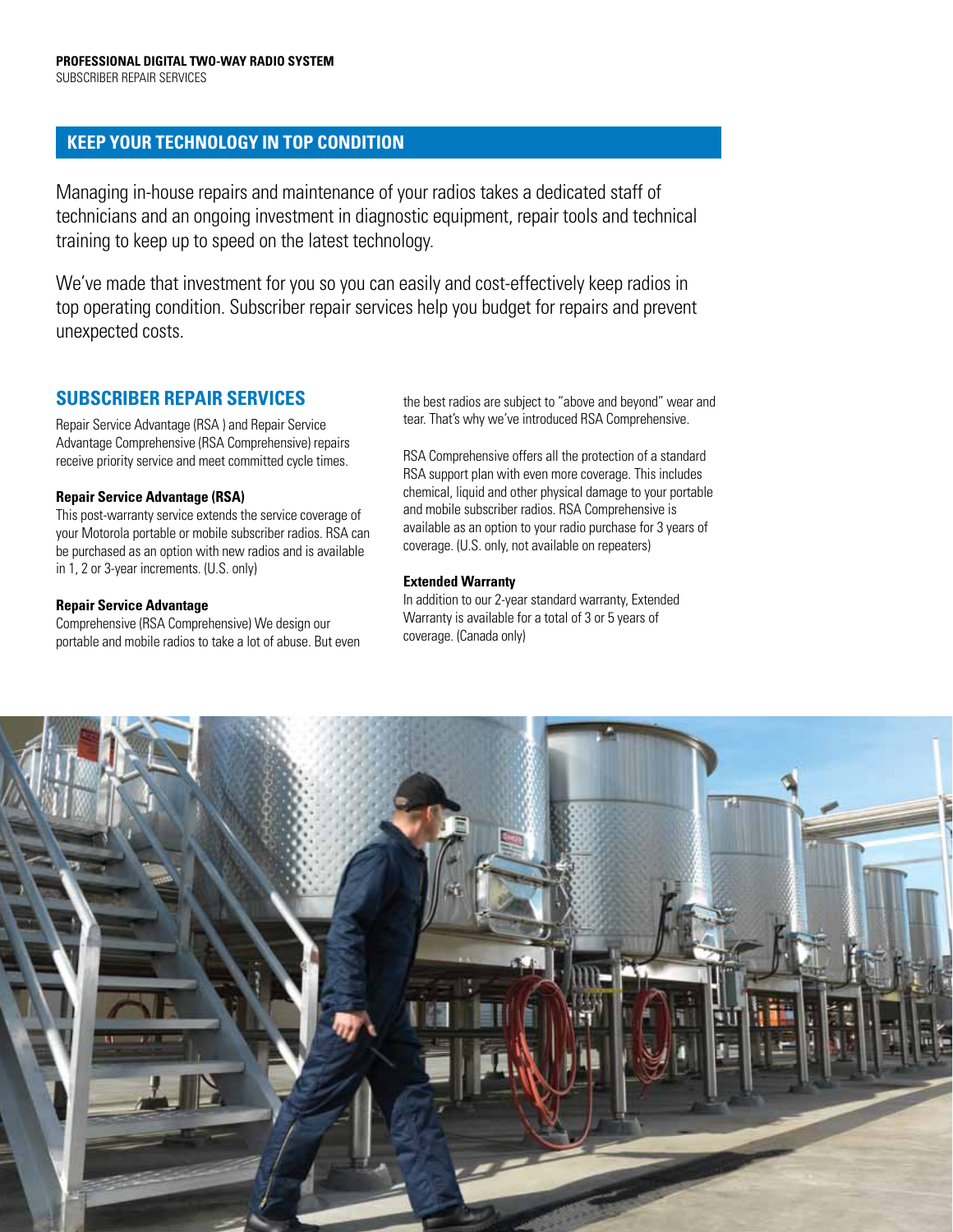# **HEAR CLEARER. TALK LONGER. WORK SMARTER WITH IMPRES™ TECHNOLOGY.**

We created our patented IMPRES technology as an integral part of our two-way radio audio accessories, batteries and chargers. Users who rely on IMPRES Smart Audio and Smart Energy systems call them innovative and indispensable. We call IMPRES the intelligent way to communicate – offering enhanced performance and exceptional capabilities between your radio and accessories, your battery and charger, your workforce and workplace.

#### **IMPRES SMART AUDIO ACCESSORIES**

Our IMPRES Smart Audio is a Motorola-exclusive solution that provides exactly what businesses and agencies seek: two-way audio quality that's loud, clear and intelligible in digital and analog modes.

#### **EXCEPTIONALLY CLEAR AUDIO**

IMPRES audio accessories communicate with the radio to help suppress ambient noise, improve voice intelligibility and amplify loudness – even in noisy situations and difficult weather. So if you're a security officer with an IMPRES remote speaker microphone clipped to a lapel or a hospitality manager wearing an earpiece, you can carry on a conversation with clarity, simplicity and certainty.

#### **STOP ADJUSTING VOLUME**

Are your employees on surveillance and discreet conversation is expected? Trying to talk above the roar of the crowd in a stadium? When they need to speak quietly or at normal volume but not directly into the microphone, enhanced Audio Gain Capability (AGC) can make all the difference. This IMPRES feature detects changes in voice levels and automatically increases or decreases microphone gain so the receive end doesn't have to adjust volume levels repeatedly.

#### **CUSTOMIZE TO YOUR WORKSTYLE**

IMPRES accessory buttons can be programmed with "shortcuts" in addition to the programmable buttons available on your radio. You can use your accessory to access additional important features, such as private calls, with just a touch.

# **IMPRES SMART ENERGY SYSTEM**

For the line worker on a long shift or the public works officer laboring overtime to restore power, the job stops when their radio stops operating. Our innovative IMPRES battery charging and reconditioning system streamlines and automates battery maintenance. It draws on our exclusive technology to communicate between your battery and charger to help lengthen battery life and extend talk time.

#### **AUTOMATES BATTERY MAINTENANCE**

You want to be sure you get the most out of every battery by maximizing its life. With IMPRES you can, because it automates battery maintenance. IMPRES integrates

reconditioning capability into the charger along with the means to evaluate battery usage and determine the best time to recondition it. By automating maintenance, IMPRES optimizes your battery's life.

#### **ELIMINATES OVERCHARGING**

IMPRES batteries can be left in their IMPRES chargers for extended periods without heat damage from the charger. If radios are accidentally left in the charger – overnight, over a weekend or longer – there's no worry about shortening your battery's life. Because the IMPRES charger automatically monitors battery capacity batteries are safely charged to the right capacity and always ready to go.

#### **BETTER DATA FOR BETTER DECISIONS**

IMPRES batteries store critical usage information so you don't have to. Each two-line IMPRES charger display presents key data at a glance, so you can make informed decisions about battery replacement. Data includes key information such as: actual battery capacity, time remaining to complete charging, and each battery's unique serial number. If you're operating a large fleet of batteries, IMPRES battery data reader is a valuable diagnostic tool to evaluate individual IMPRES batteries. IMPRES Battery Fleet Management collects and consolidates that data automatically, so you can quickly and easily identify when batteries need to replaced.

#### **EXTENDED WARRANTY**

When you use MOTOTRBO™ IMPRES batteries exclusively with IMPRES chargers, you can count on an 18-month capacity warranty coverage – six months longer than Motorola standard batteries.

#### **TESTED TOUGH AND PROVEN TOUGH**

IMPRES or any other Motorola batteries are Proven Tough. Time after time, in lab test after test – for Drop, Vibration and ESD (Electrostatic Discharge) – they withstand shocks, knocks, drops and shakes and outperform the leading brands. If your radio gets banged on a ride, rattled by heavy equipment or shocked by static electricity, you can depend on IMPRES batteries to stay true and stand tough.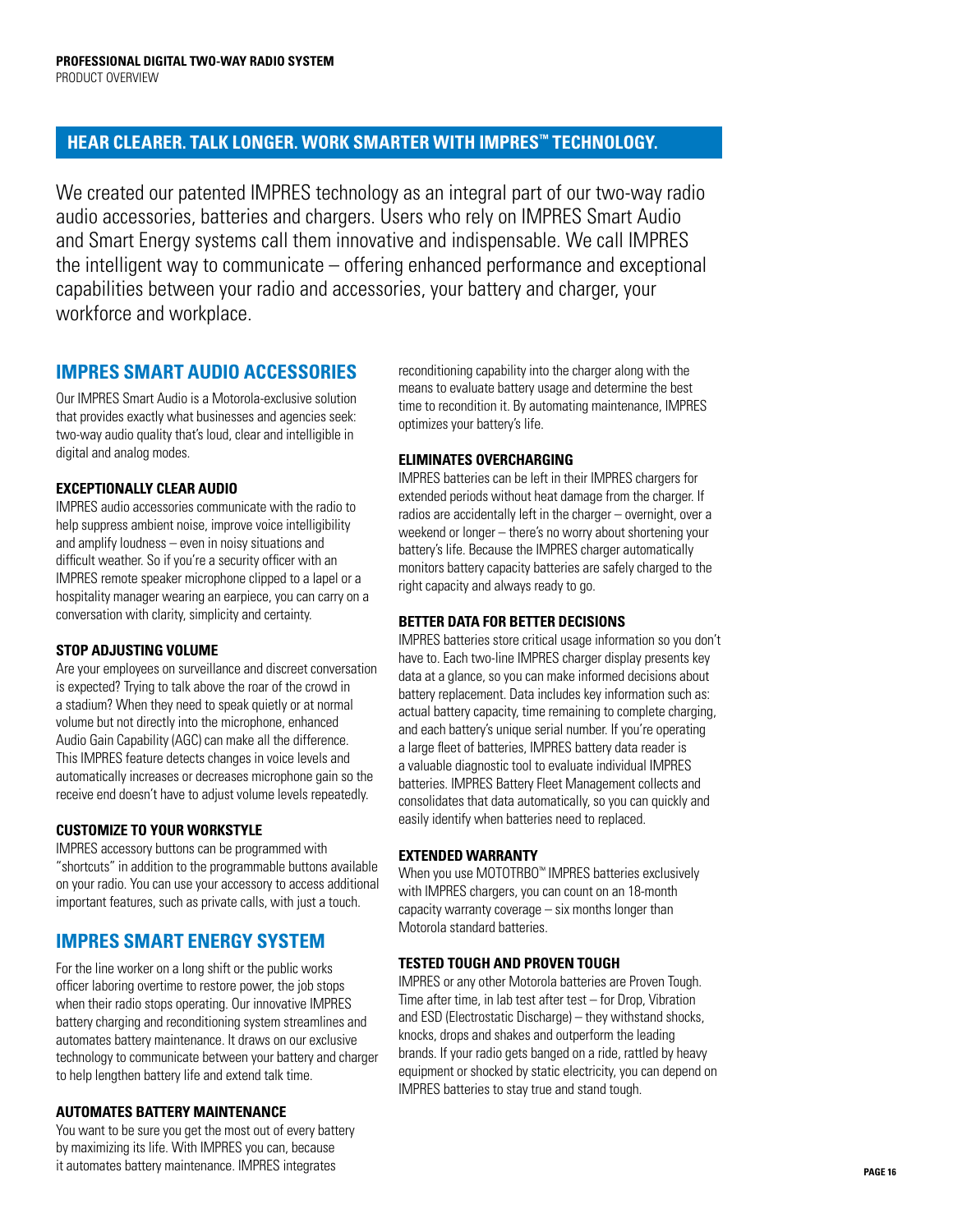# **MAKE THE MOVE SMOOTHLY**

It's easy to migrate to digital with MOTOTRBO. Whether you have a conventional or SMARTNET®/ Privacy Plus™ analog trunking system, migrate with a simple software upgrade – no additional hardware required. Our dynamic mixed mode repeater automatically switches between analog and digital calls on the same repeater. So you can use MOTOTRBO radios and repeaters on your analog system and move to digital when time and budget allow.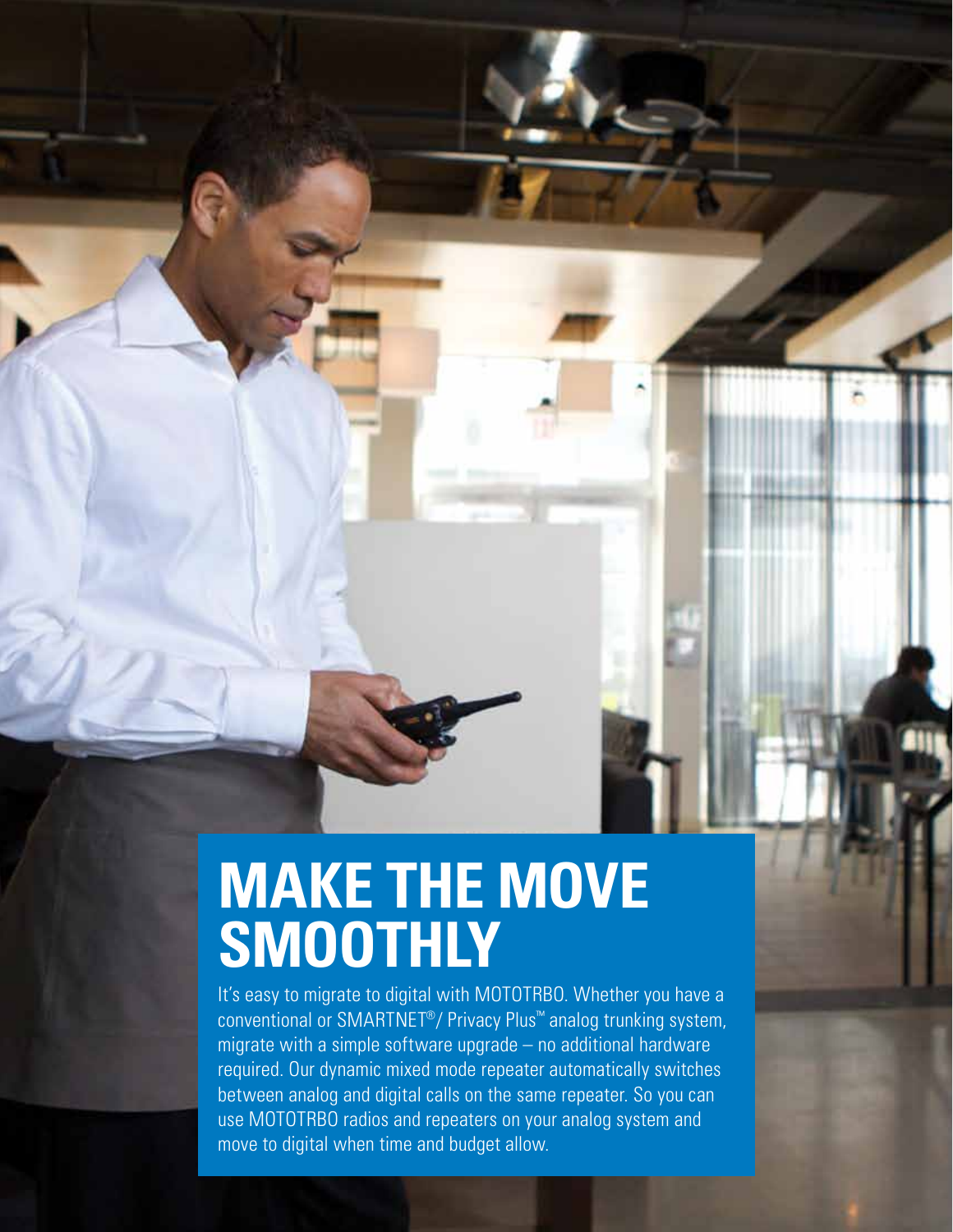# **MOTOTRBO™ RADIO ACCESSORIES. PERFORMANCE THAT LIVES UP TO ITS PROMISE**

Whether you're working in harsh conditions, noisy environments, long shifts or looking for discreet communication, MOTOTRBO accessories and batteries stand up to the task and stand out in the field. We designed and developed a complete portfolio of solutions with this proprietary, leading-edge technology. Our accessories and batteries are specially designed to perform optimally with our portable and mobile radios.



# **PORTABLE RADIO ACCESSORIES**

Our IMPRES™ Smart Audio is a Motorola-exclusive solution that provides exactly what businesses and agencies seek: two-way audio quality that's loud, clear and intelligible in digital and analog modes.

#### **FLEXIBLE, FEATURE-RICH AUDIO SOLUTIONS**

Our diverse portfolio of Remote Speaker Microphones and Public Safety Microphones are designed with many unique features, including IMPRES, Windporting, noise-canceling acoustics and IP57 submersibility.

A wide range of additional audio accessories are available to create a custom radio solution – whether it's heavy-duty headsets for noisy crowds, discreet earpieces for covert conversations or a complete selection of temple transducers, headsets and earpieces.

In addition, our Operations Critical Wireless earpiece is a unique Bluetooth® accessory that's comfortable to wear for long shifts and features leading-edge audio and exceptional clarity.

#### **ROAD-TESTED CARRYING SOLUTIONS**

Your people want durable, dependable carrying solutions that withstand wear and tear to keep them connected on the job. MOTOTRBO's complete portfolio of carry solutions includes nylon and leather carry cases, belt clips, shoulder straps and chest packs. They are designed to be very comfortable and functional, yet still resist water and dust and endure rugged conditions.

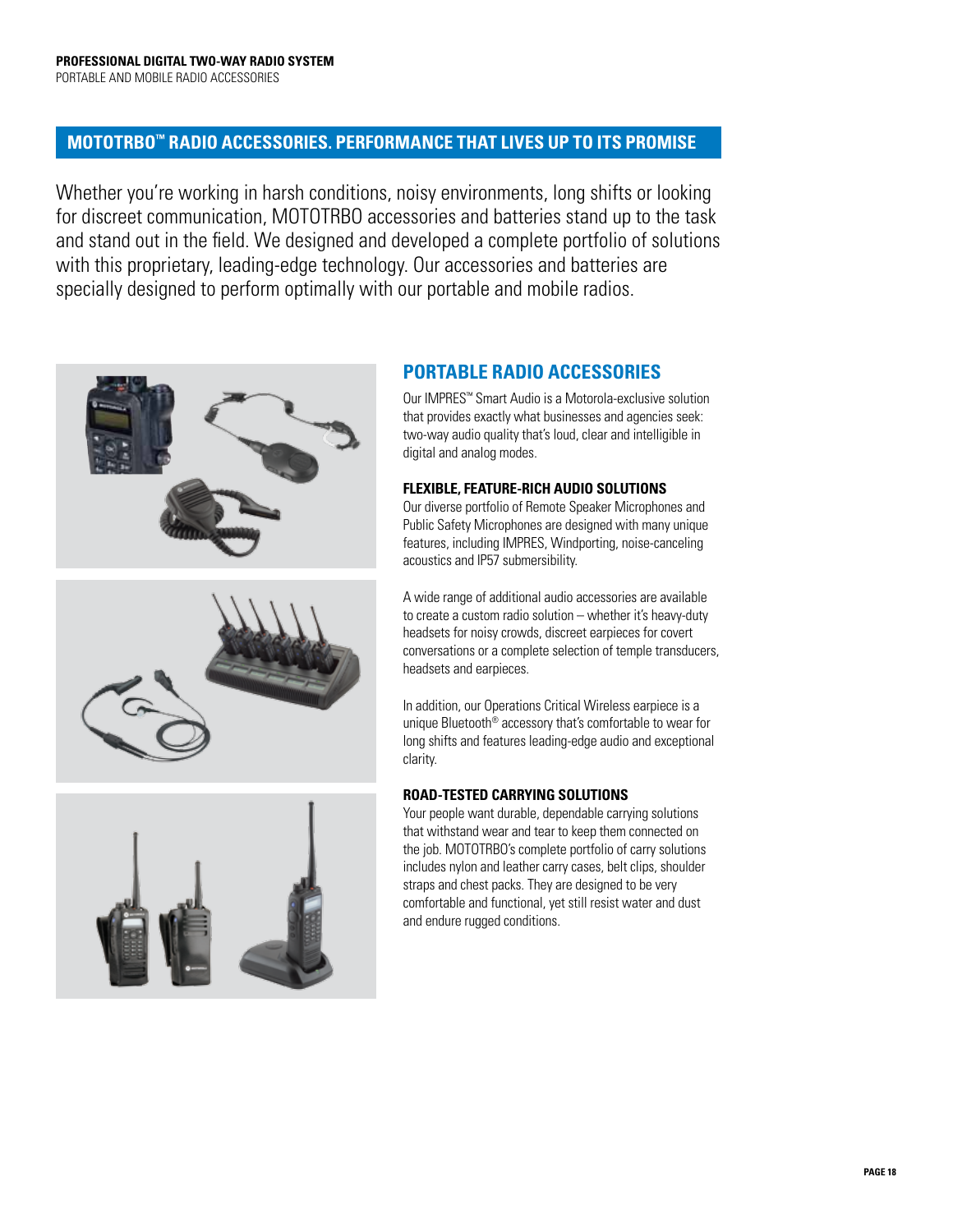

# **MOB ILE RAD IO ACCESSOR IES**

Whether you're working desktop dispatch at a construction site or driving a squad car cross town, accessories are a key component of mobile systems and must meet challenging installation and operational requirements. MOTOTRBO™ mobile accessories are specifically designed for hands-free, hassle-free communication in a vehicle, for dispatch-enabled communication, and for easy installation.

#### **VERY VERSAT ILE AUD IO SOLUT I O N S**

Our keypad microphone lets workers navigate a mobile menu, dial phone numbers and send text messages. The heavy duty microphone is ultra-durable and easy to handle while wearing gloves. And the IMPR ES visor microphone provides hands-free and discreet communications. Our desktop microphone, tray and external speaker

convert M O T OTRB O mobiles into simple base stations – an ideal solution for transportation and dispatch users.

#### SPACESAVING REMOTE MOUNTING SOLUTIONS

Our Remote Mount cables let you mount your mobile radio in a trunk – a critical accessory for covert operations or where interior vehicle space is limited.

#### **EXTENSIVE ANTENNA SOLUTIONS**

A wide variety of antenna options support your specific mobile configuration. Standalone radio frequency (RF) antennas, standalone GPS antennas or combination GPS/RF antennas are available in the frequency band you require.